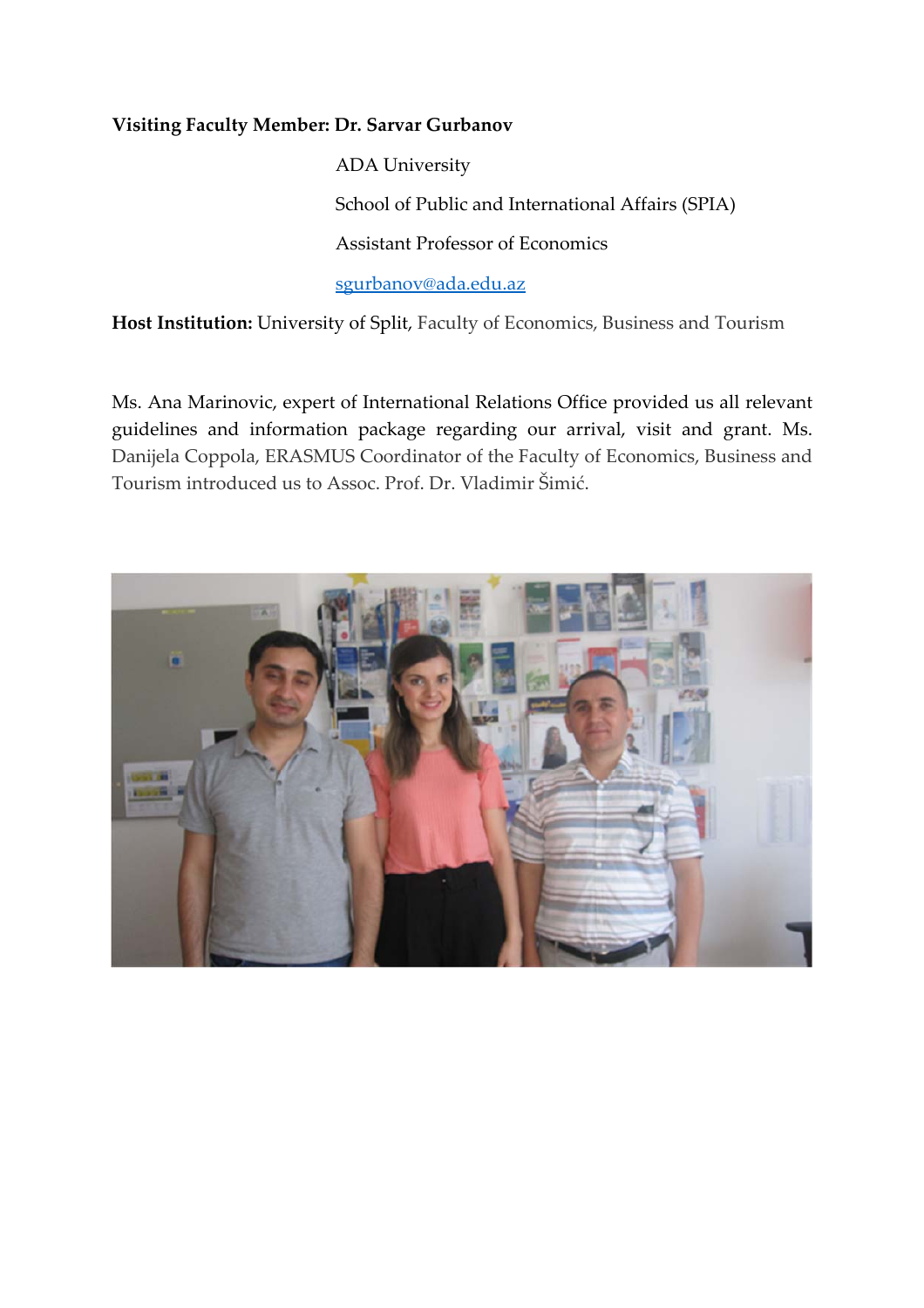During our fruitful discussions with Dr. Šimić, we observed that, there is a broad common ground for joint publication and collaborative actions. He works on the fiscal policy, monetary policy and globalization related topics. Especially his ongoing involvement in the Croatian Science Foundation research project is quite considerable achievement in terms of raising funding for scholarly studies.

Assoc. Prof. Dr. Vladimir Šimić also mentioned about his experience on running lectures and tutorials. It is also a very fruitful experience exchange, in terms of increasing education quality in both universities. It seems that as student population grows in the classrooms, it generates a time‐consuming teaching load (such as grading papers, running office hours, preparing syllabus and other course related materials) which comes at the expense of decreasing publication output.



Also, during the discussions, it has been clear that both parties do not have a considerable experience in engaging a Horizon 2020/ Horizon Europe collaborative research initiatives and grants. It is a fertile and untapped room for development for both universities.